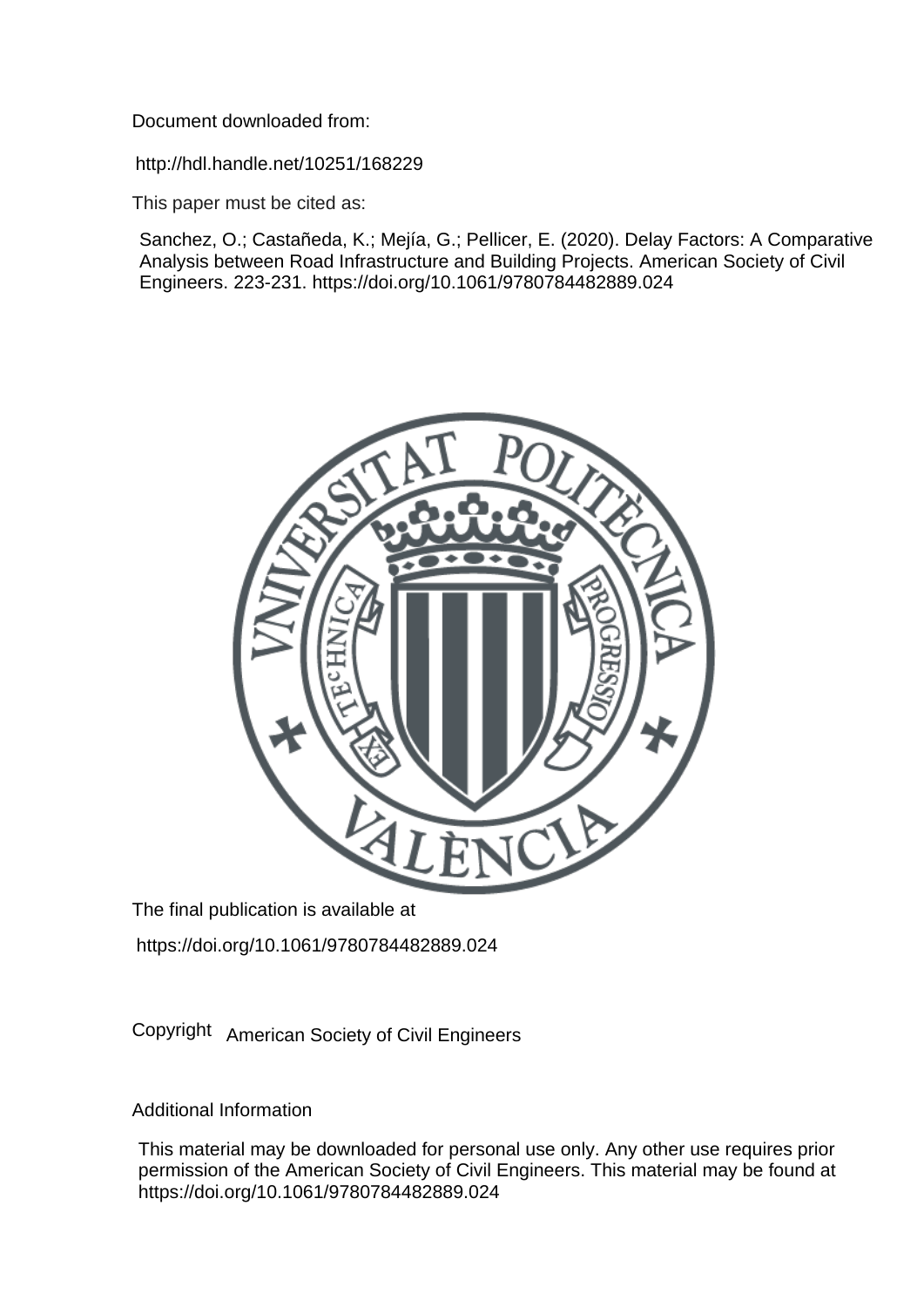### **Delay Factors: A Comparative Analysis between Road Infrastructure and Building Projects**

Omar SÁNCHEZ<sup>1</sup>; Karen CASTAÑEDA<sup>2</sup>; Guillermo MEJÍA<sup>3</sup> and Eugenio PELLICER<sup>4</sup>

- <sup>1</sup>Ph. D. Candidate, Civil Engineering Department, Universidad Industrial de Santander, P.O. Box 680002, Bucaramanga, Santander, Colombia, (57+7) 6344000- 2486; FAX (57+7) 6320744-2486; email: omar.sanchez@correo.uis.edu.co
- $2^2$ M. Sc. Candidate, Civil Engineering Department, Universidad Industrial de Santander, P.O. Box 680002, Bucaramanga, Santander, Colombia, (57+7) 6344000- 2485; FAX (57+7) 6320744-2486; email: karencasta.ing@outlook.es
- 3 Professor, Civil Engineering Department, Universidad Industrial de Santander, P.O. Box 680002, Bucaramanga, Santander, Colombia, (57+7) 6344000-1301; FAX (57+7) 6320744-2486; email: gmejia@uis.edu.co
- 4 Professor, School of Civil Engineering, Universitat Politècnica de València, Camino de Vera, s/n, 46022 Valencia, Spain, (34) 963879562; FAX (34) 963877569; email: pellicer@upv.es

### **ABSTRACT**

Delay is one of the most common, complex and risky phenomena that adversely affects performance of construction projects. Several studies have been conducted on delay factors identification, some focused on road infrastructures, others on buildings, or on construction projects broadly. However, there are scarce publications with a comprehensive and sound analysis among projects of different type. This study presents a comparative analysis of delay factors between road infrastructure and building projects using the following research process: (1) a systematic review of articles published in specialized and peer-reviewed journals is performed; 2) relevant studies are chosen based on inclusion/exclusion criteria; (3) qualitative evidence is categorized; (4) quantitative evidence is analyzed with Spearman's Rank Correlation Coefficient; and (5) contributions are summarized. A final set of twenty published articles provided quantitative and qualitative evidence of construction delays. The findings indicated that delay factors identification and prioritization differs between projects and countries. Some critical delay factors for road infrastructure projects were inadequate contractor's experience and payment delays to contractor, while for building projects were shortage of materials and financial difficulties of contractor.

### **INTRODUCTION**

In the construction industry, concluding projects on time, within budget and according to the specifications are indicators of success, efficiency and an adequate management (Singh et al. 2018; Abdellatif and Alshibani 2019). However, the construction process is affected by unpredictable variables and events (Patil, Gupta, Desa, & Sajane, 2013), which may cause time and cost overruns. A time overrun is a phenomenon known as delay in construction projects (Kaming et al. 1997; Durdyev,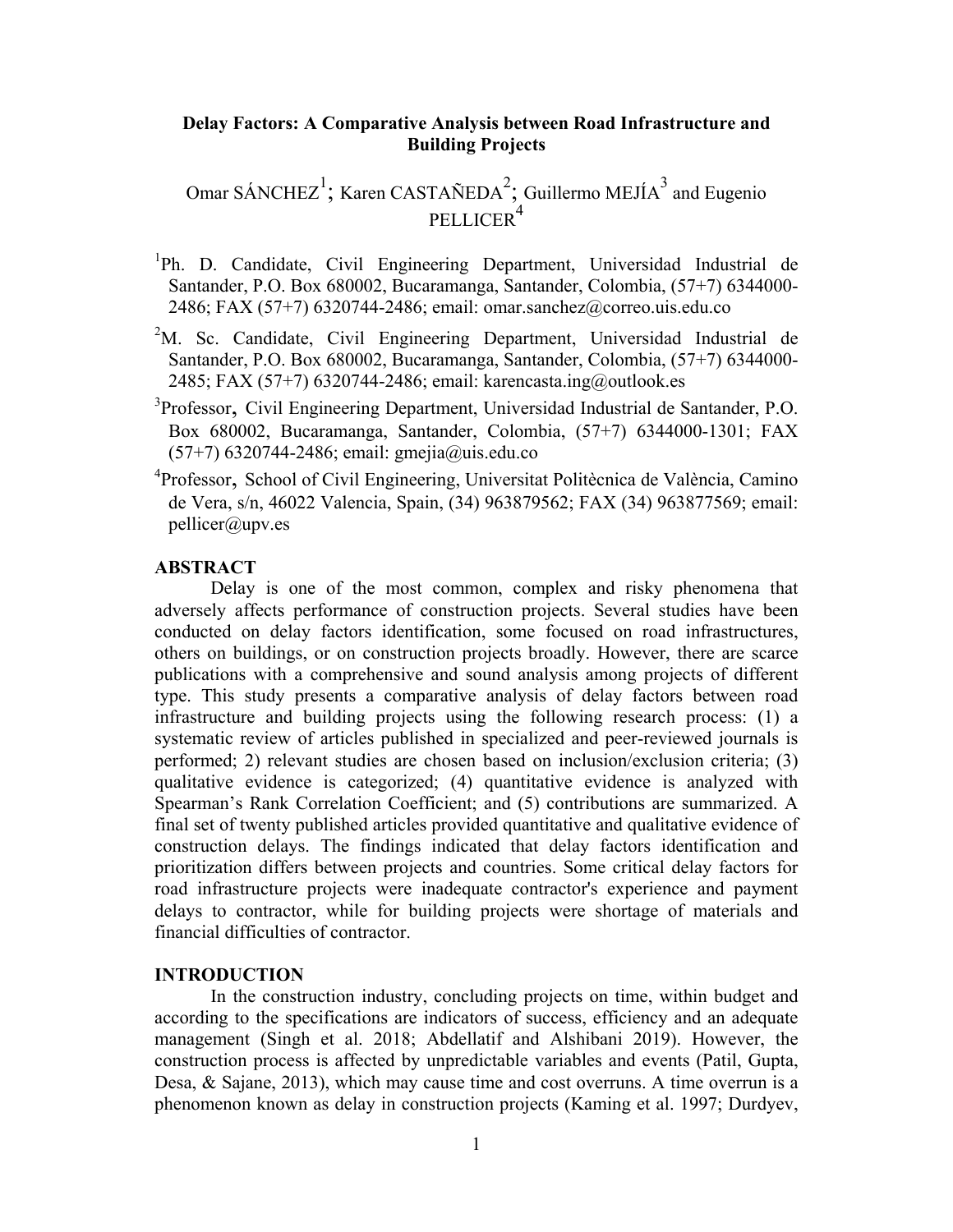Omarov, and Ismail 2017). Every construction project is exposed to delays for many reasons and factors, with critical consequences that differ from one project to another (Alaghbari et al. 2007; Santoso and Soeng 2016), and from one country to another (Singh et al., 2018). The main consequences of delays in construction projects are (Aibinu and Odeyinka 2006; Mahamid 2017b): cost overrun, disputes, arbitration, litigation, and poor quality.

Despite of its importance, the problem of delays in construction projects has remained over time in both developing and advanced economies (Amoatey, Ameyaw, Adaku, & Famiyeh, 2015), being a priority issue for years (Honrao & Desai, 2015). Some evidences of delays in construction are detailed next. Aibinu and Odeyinka (2006) studied 60 building projects in Nigeria, finding an average delay of 90% in residential projects and 63% in office projects. Mahamid (2017a) analyzed 101 road projects in Palestine and determined an average delay of 48%. Al-Hazim, Salem, and Ahmad (2017) examined 14 construction projects in Jordan where found delays ranges from 125% to 455% with an average of 226%.

Although delays occur in both road and building projects (Mahamid, 2017a), the influencing factors differ according to the type of project. While road projects are undertaken by horizontal construction processes, building projects are undertaken by vertical construction processes. Thus, road projects are more mechanized, with construction works exposed to the weather effects (Durdyev et al., 2017), requiring more earth movement activities, and involving a greater extension of land, compared to building projects. By the contrary, building projects are more exposed to clashes between elements and have a greater risk to be affected by problems of space at the construction site, in comparison to road projects. Furthermore, in building projects, the construction activities are highly dependent on each other, so that a delay in an activity can lead to a delay in several activities; on the contrary, the linear nature of road projects provides greater flexibility to construction schedule. Finally, regarding project funding, road projects are usually public projects, whereas building projects could be public or private (Omoregie & Radford, 2006).

Delay in construction industry has been attracting attention of researchers and practitioners for decades (Durdyev et al., 2017); in fact, a lot of studies of delay factors have been undertaken in different countries (Akogbe, Feng, and Zhou 2013; Singh et al. 2018; Abdellatif and Alshibani 2019). The majority of them focus on construction projects, in a broad sense, and not on a determined type of project. Besides a small number of studies are focused only either on road or building projects, there is scarce comparative studies between these two kinds of projects. Considering this gap, the aim of this study is to compare delay factors between road and building projects through: their frequency of report (qualitative analysis), their influence index, and Spearman's Rank Correlation Coefficient (quantitative analysis).

#### **RELEVANT STUDIES ON DELAY FACTORS**

The first step of this study was a search and selection of relevant studies. The search was made by Scopus and Web of Science databases: as a result, a total of 746 documents, initially were collected. Then, a selection process was undertaken under the following inclusion/exclusion criteria: 1) the document reports delay causes related to construction projects; 2) the document focuses only either on road projects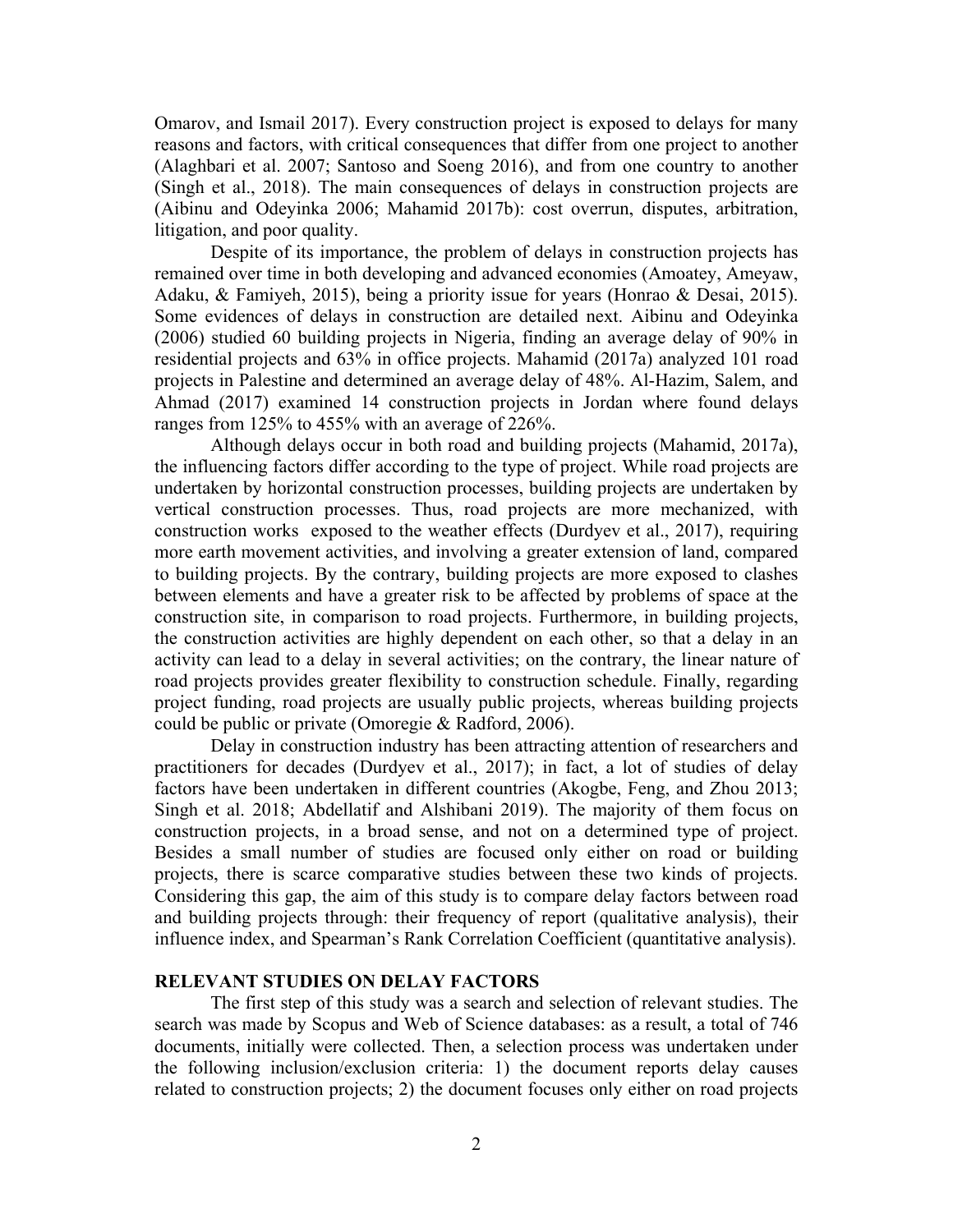or only on building projects; 3) the document report ranking of delay causes with top 10; 4) the sample is not repeated with other studies selected; and 5) the document was published in specialized and peer-reviewed journal. Finally, a sample of 20 documents provided the data for this study (see Table 1).

| <b>Region</b> | Road                                                    | Country   | <b>Building</b>                          | Country         |
|---------------|---------------------------------------------------------|-----------|------------------------------------------|-----------------|
|               | (Rachid, Toufik, &<br>Mohammed, 2018)                   | Algeria   | (Akogbe et al., 2013)                    | Benin           |
|               | (Aziz & Abdel-<br>Hakam, 2016)                          | Egypt     | (El-Razek, Bassioni,<br>& Mobarak, 2008) | Egypt           |
| Africa        | (Amoatey & Okanta,<br>2017)                             | Ghana     | (Amoatey et al.,<br>2015)                | Ghana           |
|               | (Khair, Mohamed,<br>Mohammad, Farouk,<br>& Ahmed, 2017) | Sudan     | (Famiyeh, Amoatey,<br>& Adaku, 2017)     | Ghana           |
|               | (Kaliba, Muya, &<br>Mumba, 2009)                        | Zambia    | (Aibinu & Odeyinka,<br>2006)             | Nigeria         |
| Asia          | (Santoso & Soeng,<br>2016)                              | Cambodia  | (Durdyev et al.,<br>2017)                | Cambodia        |
|               | (Venkateswaran &<br>Murugasan, 2017)                    | India     | (Singh et al., 2018)                     | India           |
|               | (Mahamid, Bruland,<br>& Dmaidi, 2012)                   | Palestine | (Kaming et al.,<br>1997)                 | Indonesia       |
|               | (Mahamid, 2017a)                                        | Palestine | (Alaghbari et al.,<br>2007)              | Malaysia        |
|               | (Sohu, Chandio, &<br>Keleemullah, 2019)                 | Pakistan  | (Abdellatif &<br>Alshibani, 2019)        | Saudi<br>Arabia |

| Table 1. Studies selected of delay factors by region, country and project type |  |  |
|--------------------------------------------------------------------------------|--|--|

#### **QUALITATIVE EVIDENCE OF DELAY FACTORS**

The 10 most important delay factors reported by each study were selected, gathering a total of 200 delay factors. Next, these factors were grouped by similarity into 41 different delay factors (See Table 2). In road projects the delay factor with a higher frequency was "payment delays to contractor" while in building projects was "shortage of materials". Taking into consideration the frequencies shown in Table 2, there are notable differences in some delay factors:

- 1) "Shortage of materials" obtained a frequency of 12 in building projects while in road projects the frequency is 3. This phenomenon could be related to the materials diversity and the reduced storage space in building projects, contrary to road projects, where materials diversity is lower and storage space is greater.
- 2) "Inadequate project planning", for buildings the frequency is 10 while in roads is 5. It could be related to the fact that project planning in buildings involve a greater complexity and number of variables than road projects where planning involves linear methods with more flexibility in the face of unforeseen events.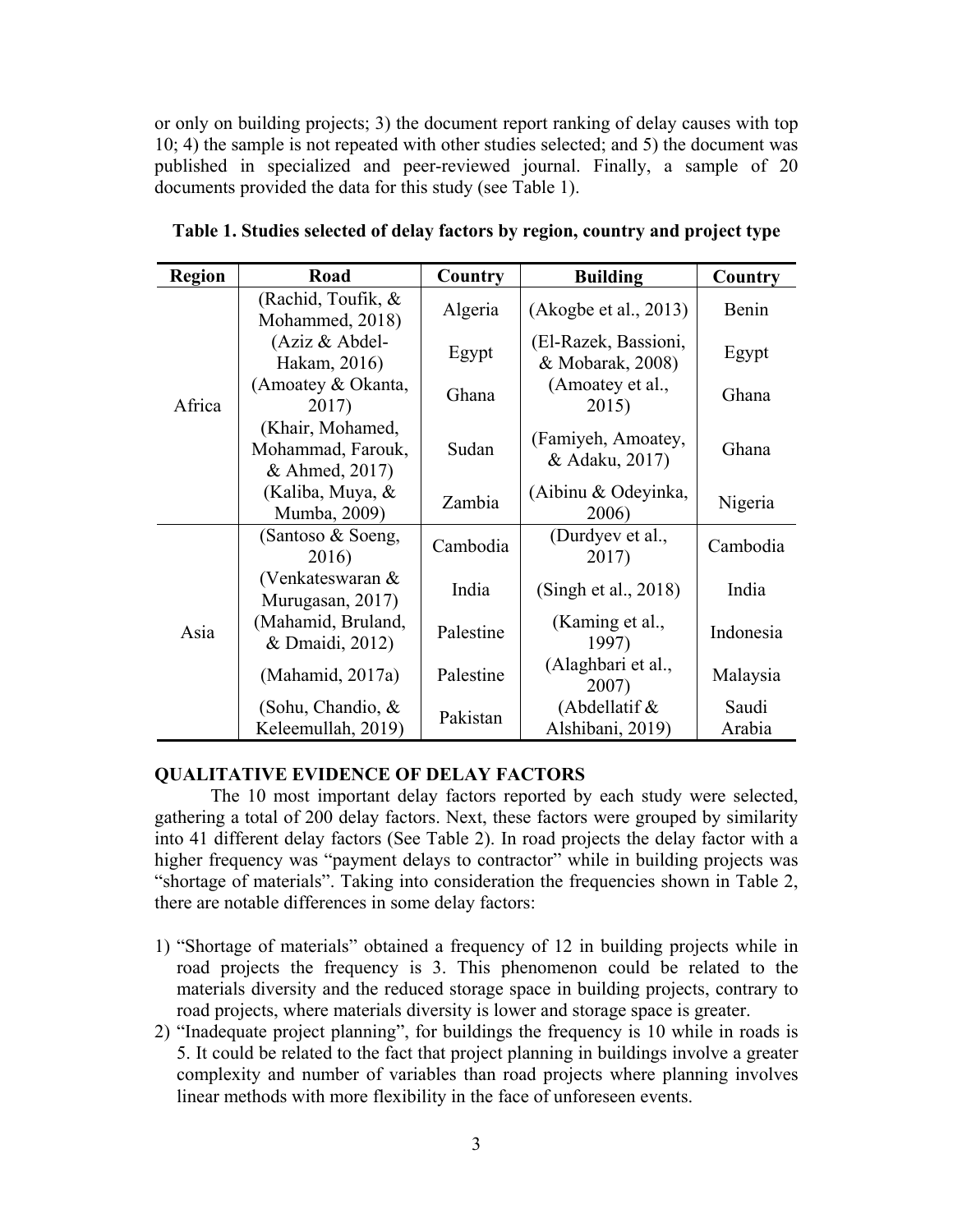- 3) "Financial difficulties of contractor" for buildings the frequency is 7 while in roads is 2. It could be due to that building projects can lead to a cash flow with a greater number of financial movements that can face the contractor to negative cash flows. This, added to the fact that the owners of building projects can be public or private entities, could increase uncertainty in payments to the contractor.
- 4) "Inadequate contractor's experience" for roads the frequency is 4 while in buildings is 1. It could be related to the fact that in the construction industry of some countries the number of contractors with adequate experience in the road infrastructure sector is lower than the number of contractors with adequate experience in building projects. Therefore, in certain periods there could be shortages of contractors.

|                |                                                        | Road           | <b>Building</b>  | <b>Total</b> |
|----------------|--------------------------------------------------------|----------------|------------------|--------------|
| Id             | <b>Delay factor</b>                                    | Frequency      | <b>Frequency</b> | Frequency    |
| F1             | Shortage of materials                                  | 3              | 12               | 15           |
| F2             | Inadequate project planning                            | 5              | 10               | 15           |
|                | F3 Financial difficulties of owner                     | 6              | 8                | 14           |
| F4             | Payment delays to contractor                           | 8              | 5                | 13           |
| F5             | Poor site management and supervision                   | 6              | 6                | 12           |
| F <sub>6</sub> | Poor communication among<br>stakeholders               | $\overline{4}$ | 5                | 9            |
|                | F7 Late decision making by owner                       | $\overline{4}$ | 5                | 9            |
|                | F8 Financial difficulties of contractor                | $\overline{2}$ | 7                | 9            |
| F9             | Shortage of equipment                                  | 5              | 3                | 8            |
|                | F10 Failures in design                                 | $\overline{2}$ | 5                | 7            |
|                | F11   Design changes                                   | 3              | 4                | 7            |
|                | F12 Price variation of materials                       | $\overline{2}$ | 4                | 6            |
|                | F13   Low productivity of labor                        | 3              | 3                | 6            |
| F14            | Inadequate contractor's experience                     | 4              | 1                | 5            |
| F15            | Claims and disputes with stakeholders                  | 3              | $\overline{2}$   | 5            |
| F16            | Shortage of labor                                      | 1              | 3                | 4            |
| F17            | Late approval of shop drawings and<br>sample materials | 1              | 3                | 4            |
|                | F18 Delays of activities                               | $\overline{2}$ | $\overline{2}$   | 4            |
|                | F19 Poor site investigation                            | $\overline{2}$ |                  | 3            |
|                | F20   Unrealistic contract duration                    | $\overline{2}$ |                  | 3            |

### **Table 2. Top 20 delay factors according to the frequency of report by the sample of studies**

### **QUANTITY EVIDENCE OF DELAY FACTORS**

The quantity analysis for the delay factors was made with the Influence Index  $(II)$  and the Spearman's rank correlation coefficient considering the ranks reported in each study of the sample selected.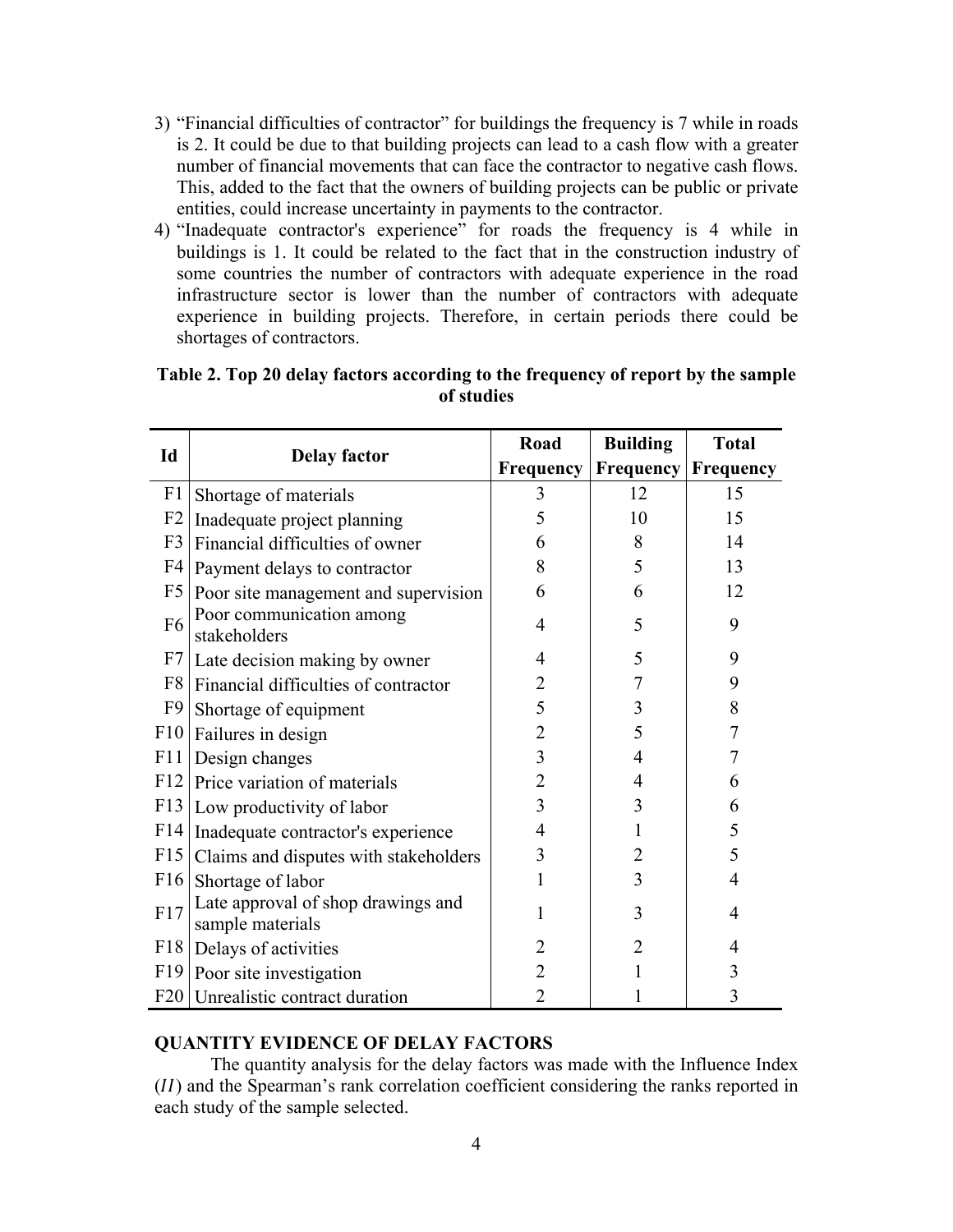#### **Influence Index**

To obtain the influence index (II) for each delay factor the process started with the inverse rank (IR) that was calculated by the Equation 1, taking into consideration the rank reported (RR). For example, (Singh et al., 2018) reported "poor site management and supervision" with  $RR = 1$ , thus, the  $IR = 10$ .

$$
IR = 10 - (RR - 1) \quad (1)
$$

Then, the Relative Important Index (RII) was obtained by the Equation 2, an adaptation of the RII used by: Amoatey and Okanta (2017) and Durdyev, Omarov, and Ismail (2017).

$$
RII = \frac{\sum IR}{IRmax \times N} \quad (2)
$$

where: *IR* is the inverse rank for each delay cause (obtained by the Equation 1); *IRmax* is the maximum IR value *(IRmax* = 10); *N* is the total number of primary studies of each type of project ( $N = 10$ ). Finally, the influence index (II) was calculated according to the Equation 3, obtained through an adaptation of the important index used by Akogbe, Feng, and Zhou (2013), Rached, Toufik and Mohammed (2018), and Santoso Soeng (2016). Table 3 shows the top 20 delay factors with a greater influence index. The influence index was selected for the quantitative analysis considering that it involves the frequency and importance variables for each factor in a single index.

$$
II = RII \times frequency (3)
$$

Analyzing the differences between the Influence Indices of road and building projects ( $II_{Building} - II_{ Road}$ ) and the differences of ranks ( $R_{Building} - R_{ Road}$ ) reported in the Table 3, was possible to identify: delay factors with more influence on road projects (see Table 4), delay factors with more influence on building projects (see Table 5) and delay factors with similar influence on road and building projects (see Table 6).

#### **Spearman's rank correlation**

The Spearman's rank correlation coefficient (Equation 4) was used to analyze the correlation between the delay factors reported in road and building projects, which is a non-parametric test of statistical dependence between two variables. A perfect Spearman's correlation of  $\pm 1$  occurs when each of the variables is a perfect monotone function of the other.

$$
\rho = 1 - \frac{6 \sum d^2}{n^3 - n} \tag{4}
$$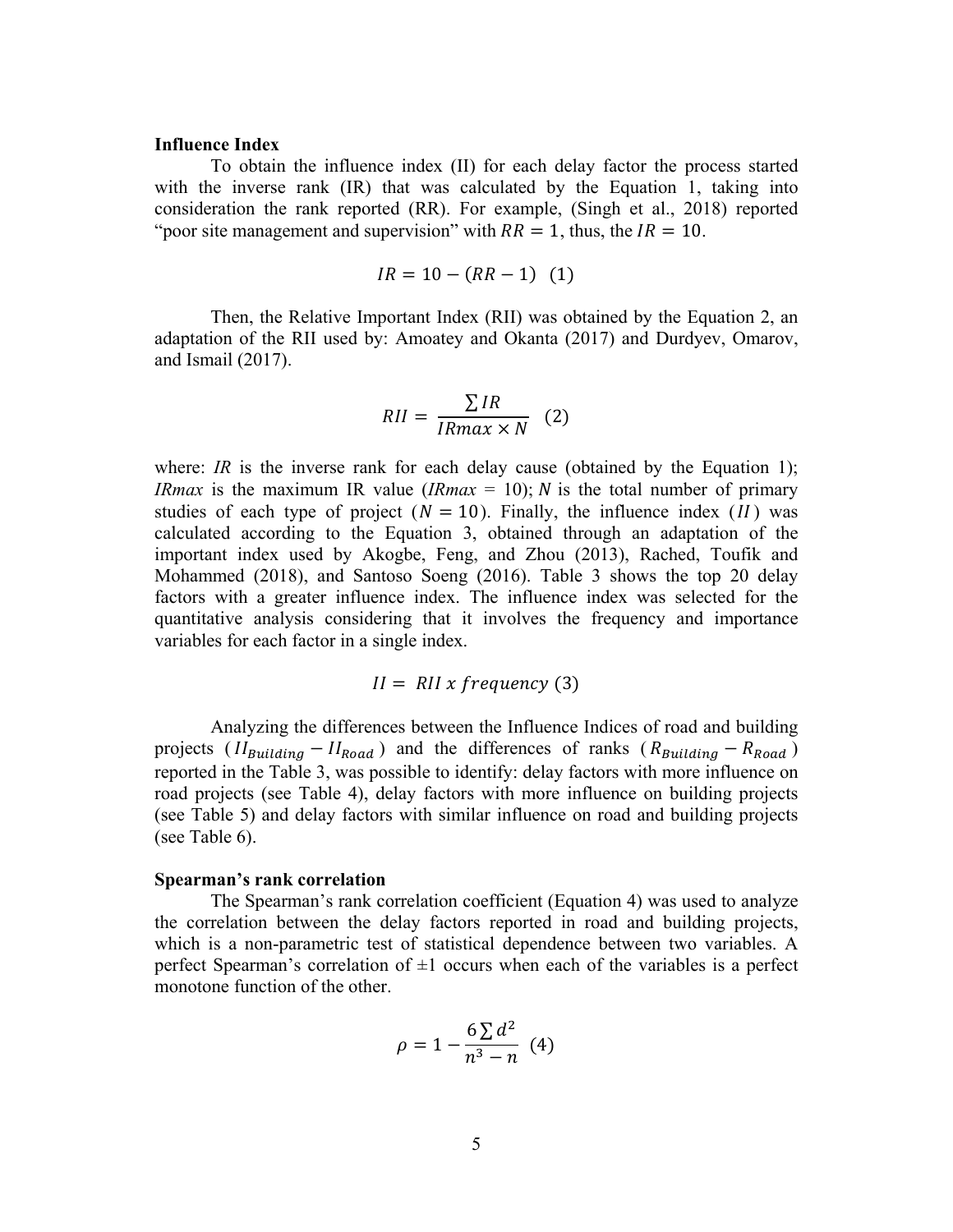Where:  $\rho$  is the Spearman's rank correlation coefficient,  $d$  is the difference between the ranks given by influence indices for an individual delay factor and  $n$  is the number of delay factors (see Table 7).

|                | Id<br><b>Delay factor</b>                |      | Road           |        | <b>Building</b> |        | <b>Overall</b> |  |
|----------------|------------------------------------------|------|----------------|--------|-----------------|--------|----------------|--|
|                |                                          |      | Rank           | $II_B$ | Rank            | $II_0$ | Rank           |  |
| F3             | Financial difficulties of owner          | 2.88 | $\overline{2}$ | 4.96   | 3               | 7.70   | 1              |  |
| F4             | Payment delays to contractor             | 5.12 | $\mathbf{1}$   | 2.38   | 5               | 7.25   | $\overline{2}$ |  |
| F1             | Shortage of materials                    | 0.48 | 11             | 8.34   | $\mathbf{1}$    | 6.41   | $\overline{3}$ |  |
| F2             | Inadequate project planning              | 0.98 | 6              | 5.30   | $\overline{2}$  | 5.44   | $\overline{4}$ |  |
| F <sub>5</sub> | Poor site management and<br>supervision  | 1.53 | $\overline{3}$ | 1.62   | 6               | 3.15   | 5              |  |
|                | F8 Financial difficulties of contractor  | 0.18 | 25             | 3.71   | $\overline{4}$  | 2.79   | 6              |  |
| F7             | Late decision making by owner            | 0.76 | 9              | 1.03   | 8               | 1.78   | $\tau$         |  |
| F <sub>6</sub> | Poor communication among<br>stakeholders | 0.92 | $\overline{7}$ | 0.80   | 11              | 1.76   | 8              |  |
| F9             | Shortage of equipment                    | 1.43 | $\overline{4}$ | 0.33   | 14              | 1.58   | 9              |  |
|                | F10   Failures in design                 | 0.22 | 21             | 1.35   | $\tau$          | 1.33   | 10             |  |
| F11            | Design changes                           | 0.21 | 23             | 0.96   | 9               | 1.09   | 11             |  |
|                | F12 Price variation of materials         | 0.26 | 18             | 0.80   | 11              | 0.99   | 12             |  |
|                | F13   Low productivity of labor          | 0.21 | 23             | 0.72   | 12              | 0.93   | 13             |  |
| F14            | Inadequate contractor's experience       | 1.16 | 5              | 0.04   | 25              | 0.83   | 14             |  |
| F15            | Claims and disputes with<br>stakeholders | 0.54 | 10             | 0.06   | 22              | 0.53   | 15             |  |
|                | F24   Political situation                | 0.87 | 8              | 0.00   | 35              | 0.44   | 16             |  |
| F22            | Land acquisition                         | 0.34 | 14             | 0.08   | 19              | 0.38   | 17             |  |
| F23            | Weather                                  | 0.38 | 12             | 0.04   | 25              | 0.35   | 19             |  |
| F25            | Change orders due to the owner           | 0.34 | 14             | 0.06   | 22              | 0.35   | 19             |  |
| F16            | Shortage of labor                        | 0.01 | 40             | 0.48   | 13              | 0.34   | 20             |  |

**Table 3. Top 20 delay factors according to the influence index**

## **Table 4. Delay factors with more influence on road than building projects**

| More influence on road projects than building projects               |      |                                     |                 |  |  |  |
|----------------------------------------------------------------------|------|-------------------------------------|-----------------|--|--|--|
| <b>Delay factor</b>                                                  |      | $II_0$ Delay factor                 | II <sub>0</sub> |  |  |  |
| Payment delays to contractor                                         |      | $7.25$ Weather                      | 0.35            |  |  |  |
| Shortage of equipment                                                |      | 1.58 Inadequate bidding method      | 0.15            |  |  |  |
| Claims and disputes with stakeholders $(0.53)$ Project scope changes |      |                                     | 0.14            |  |  |  |
| Inadequate contractor's experience                                   |      | 0.83 Scope changes due to the owner | 0.13            |  |  |  |
| Political situation                                                  | 0.44 |                                     |                 |  |  |  |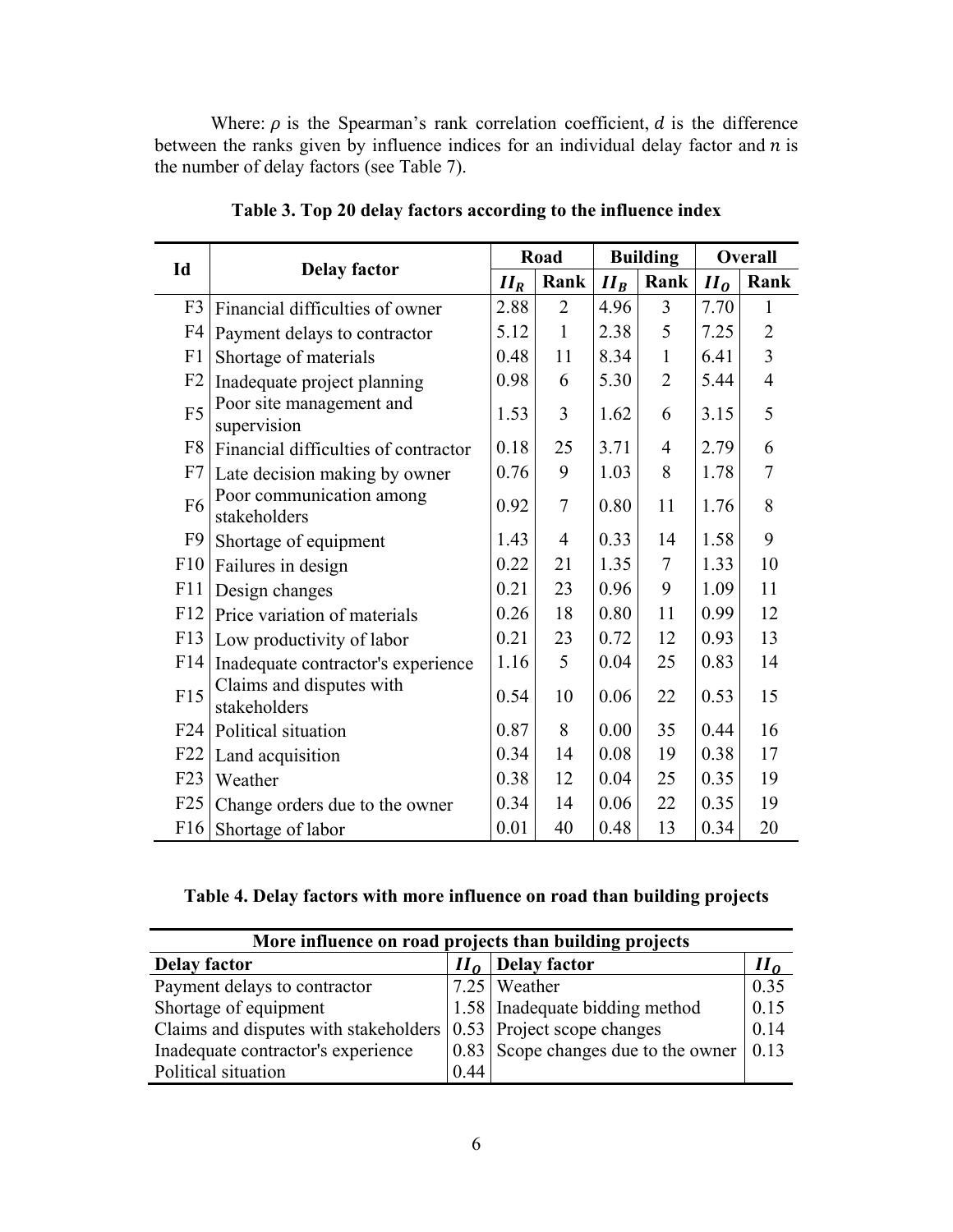| More influence on building projects than road projects |        |                                                        |        |  |  |  |
|--------------------------------------------------------|--------|--------------------------------------------------------|--------|--|--|--|
| <b>Delay factor</b>                                    | $II_0$ | Delay factor                                           | $II_0$ |  |  |  |
| Shortage of materials                                  |        | 6.41 Low productivity of labor                         | 0.93   |  |  |  |
| Inadequate project planning                            |        | 5.44 Shortage of labor                                 | 0.34   |  |  |  |
| Financial difficulties of contractor                   | 2.79   | Late decision making by<br>consultants                 | 0.23   |  |  |  |
| Failures in design                                     | 1.33   | Late approval of shop drawings<br>and sample materials | 0.18   |  |  |  |
| Design changes                                         | 1.09   | Inadequate construction<br>methods                     | 0.14   |  |  |  |
| Price variation of materials                           | 0.99   |                                                        |        |  |  |  |

### **Table 5. Delay factors with more influence on building than road projects**

### **Table 6. Delay factors with similar influence on road and building projects**

| Similar influence on road and building projects - $II_0$ |        |                                     |        |  |  |  |  |
|----------------------------------------------------------|--------|-------------------------------------|--------|--|--|--|--|
| <b>Delay factor</b>                                      | $II_0$ | Delay factor                        | $II_0$ |  |  |  |  |
| Financial difficulties of owner                          |        | 7.70 Change orders due to the owner | 0.35   |  |  |  |  |
| Poor site management and<br>supervision                  |        | 3.15 Poor site investigation        | 0.23   |  |  |  |  |
| Late decision making by owner                            |        | 1.78 Unrealistic contract duration  | 0.22   |  |  |  |  |
| Poor communication among<br>stakeholders                 |        | 1.76 Delays of activities           | 0.20   |  |  |  |  |
| Land acquisition                                         |        | 0.38 Delay of site mobilization     | 011    |  |  |  |  |

### **Table 7. Spearman's rank correlation by project groups**

|                        | Road     | <b>Building</b> | Road<br>Africa | Road<br>Asia | <b>Building</b><br>Africa | <b>Building</b><br>Asia |
|------------------------|----------|-----------------|----------------|--------------|---------------------------|-------------------------|
| Road                   |          |                 |                |              |                           |                         |
| <b>Building</b>        | $0.385*$ |                 |                |              |                           |                         |
| Road – Africa          | 0.530    | 0.530           |                |              |                           |                         |
| $\bf Road - Asia$      | 0.704    | 0.069           | $-0.111$       |              |                           |                         |
| Building $-$ Africa    | 0.444    | 0.831           | 0.489          | 0.116        |                           |                         |
| <b>Building – Asia</b> | $0.345*$ | 0.802           | $0.394*$       | 0.152        | 0.431                     |                         |

\* The correlation is significant at the 0.05 level (bilateral).

Table 7 shows the Spearman's rank correlation coefficients obtained for different groups according to the sample selected (see Table 1). The results show that the correlation between influences indices on road and building projects is moderate ( $\rho = 0.385$ ), which is evidence that there is moderate difference between delay factors on road and building projects. Related to Africa region, the correlation between delay factors on road and building projects ( $\rho = 0.489$ ) is higher than the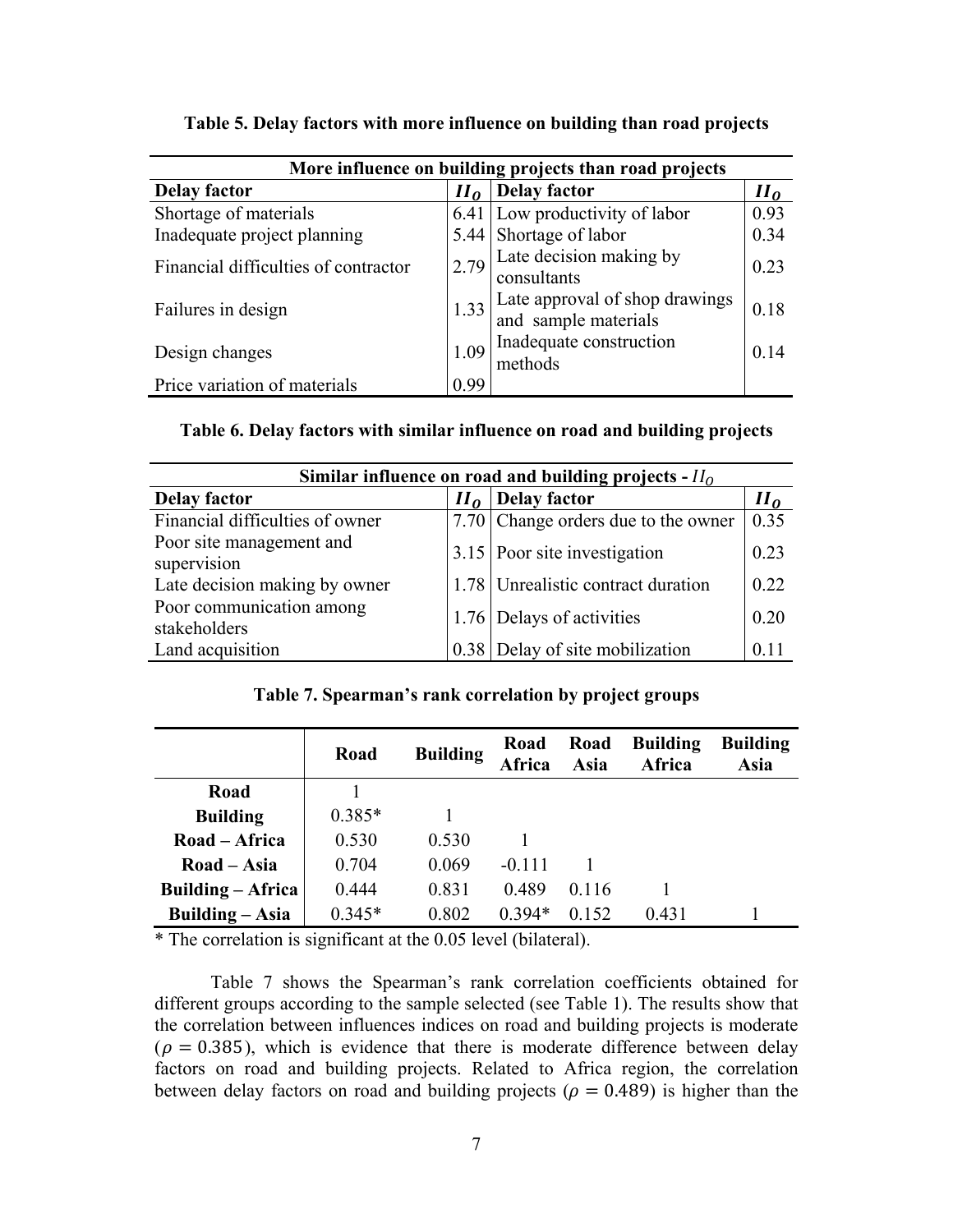general correlation ( $\rho = 0.385$ ) while in Asia region it is lower ( $\rho = 0.152$ ), therefore, it is an indicator that delay factors differ from one region to another and one type of project to another.

A remarkable result, is the low correlation between road projects located in Africa and Asia ( $\rho = -0.111$ ) that is due to the different delay factors reported, within the sample of road projects from Africa, the factor "financial difficulties of owner" has a frequency of 6, while in Asian road projects it is not reported within the 10 most important factors, this is an indicator of financial problems of road project owners in some African countries unlike Asian countries. Other factor with considerable difference is "poor communication among stakeholders" in road projects from Asia region the frequency is 4 while in African road projects the factor is not reported in the top 10 factors. In the other side, the correlation between building projects from Africa and Asia is moderate ( $\rho = 0.431$ ). These results are indicators that despite being projects of the same type some delay factors differ, phenomenon that could be related to different project locations.

#### **CONCLUSION**

The qualitative and quantitative analysis show that there are differences between delay factors in road and building projects. According to the influence index  $(II)$ , the top 5 delay factors in road projects were: 1) payment delays to contractor, 2) financial difficulties of owner, 3) poor site management and supervision, 4) shortage of equipment and 5) inadequate contractor's experience. In building projects, the top 5 delay factors were: 1) shortage of materials, 2) inadequate project planning, 3) financial difficulties of owner, 4) financial difficulties of contractor and 5) payment delays to contractor. The findings show that delay factors with more influence on road than building projects are: payment delays to contractor, shortage of equipment, claims and disputes with stakeholders, inadequate contractor's experience, among others. Delay factors with more influence on building than road projects are: shortage of materials, inadequate project planning, financial difficulties of contractor, among others. Delay factors with similar influence on road and building projects are: financial difficulties of owner, poor site management and supervision, late decision making by owner, poor communication among stakeholders, among others.

The Spearman's rank correlation coefficient show that the correlation between delay factors on road and building projects is moderate ( $\rho = 0.385$ ), which is evidence that there is a difference in the influence of the delay factors in road and building projects that could be associated to different project characteristics and other variables as the project location. Considering the qualitative and quantitative results, we recommend that future studies of delay factors be focused on one type of project and a particular geographical area, contrary to the majority of studies found that focus on construction projects in general.

The results presented are preliminary, we suggest new studies for a better characterization of the differences between delay factors in road and building projects, taking into consideration that the limitations of this study were: the lack of studies of delay factors of road and building projects in America, Europe and Oceania, and the use of the 10 most important factors reported and not a higher value. Future works could focus on: analyzing and explaining the differences in influence of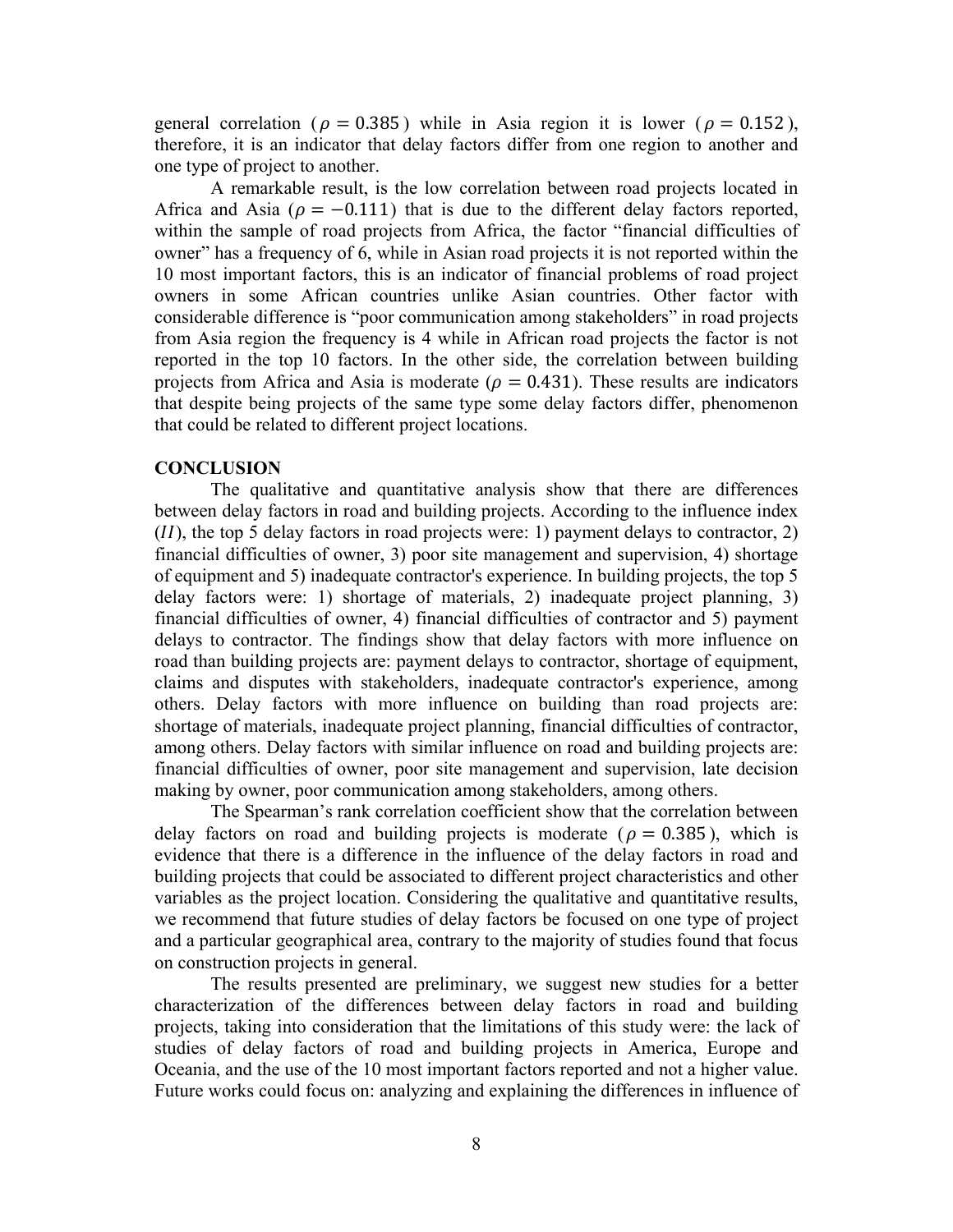the delay factors found in this study; others could be dedicated to studying the delay factors according to the geographical location of the project and others to compare delay factors among other project types.

#### **REFERENCES**

- Abdellatif, H., & Alshibani, A. (2019). "Major factors causing delay in the delivery of manufacturing and building projects in Saudi Arabia." *Buildings*, *9*(4), 93. https://doi.org/10.3390/buildings9040093
- Aibinu, A. A., & Odeyinka, H. A. (2006). "Construction delays and their causative factors in Nigeria." *Journal of Construction Engineering and Management*, *132*(7), 667–677. https://doi.org/10.1061/(asce)0733-9364(2006)132:7(667)
- Akogbe, R. K. T. M., Feng, X., & Zhou, J. (2013). "Importance and ranking evaluation of delay factors for development construction projects in Benin." *KSCE Journal of Civil Engineering*, *17*(6), 1213–1222. https://doi.org/10.1007/s12205-013-0446-2
- Al-Hazim, N., Salem, Z. A., & Ahmad, H. (2017). "Delay and cost overrun in infrastructure projects in Jordan." In *Procedia Engineering* (Vol. 182, pp. 18– 24). The Author(s). https://doi.org/10.1016/j.proeng.2017.03.105
- Alaghbari, W., Kadir, M. R. A., Salim, A., & Ernawati. (2007). "The significant factors causing delay of building construction projects in Malaysia." *Engineering, Construction and Architectural Management*, *14*(2), 192–206. https://doi.org/10.1108/09699980710731308
- Amoatey, C. T., Ameyaw, Y. A., Adaku, E., & Famiyeh, S. (2015). "Analysing delay causes and effects in Ghanaian state housing construction projects." *International Journal of Managing Projects in Business*, *8*(1), 198–214. https://doi.org/10.1108/IJMPB-04-2014-0035
- Amoatey, C. T., & Okanta, A. (2017). "Exploring critical road project delay factors in Ghana." *Journal of Facilities Management*, *15*(2), 110–127. Retrieved from https://doi.org/10.1108/JFM-09-2016-0036
- Aziz, R. F., & Abdel-Hakam, A. A. (2016). "Exploring delay causes of road construction projects in Egypt." *Alexandria Engineering Journal*, *55*(2), 1515– 1539. https://doi.org/10.1016/j.aej.2016.03.006
- Durdyev, S., Omarov, M., & Ismail, S. (2017). "Causes of delay in residential construction projects in Cambodia." *Cogent Engineering*, *4*(1), 1–12. https://doi.org/10.1080/23311916.2017.1291117
- El-Razek, M. E. A., Bassioni, H. A., & Mobarak, A. M. (2008). "Causes of delay in building construction projects in Egypt." *Journal of Construction Engineering and Management*, *134*(11), 831–841. https://doi.org/10.1061/(ASCE)0733- 9364(2008)134:11(831)
- Famiyeh, S., Amoatey, C. T., & Adaku, E. (2017). "Major causes of construction time and cost overruns." *Journal of Engineering, Design and Technology*, *15*(2), 181–198. https://doi.org/10.1108/JEDT-11-2015-0075
- Honrao, Y., & Desai, D. (2015). "Study of delay in execution of infrastructure projects - highway construction." *International Journal of Scientific and Research Publications*, *5*(6), 1–8.